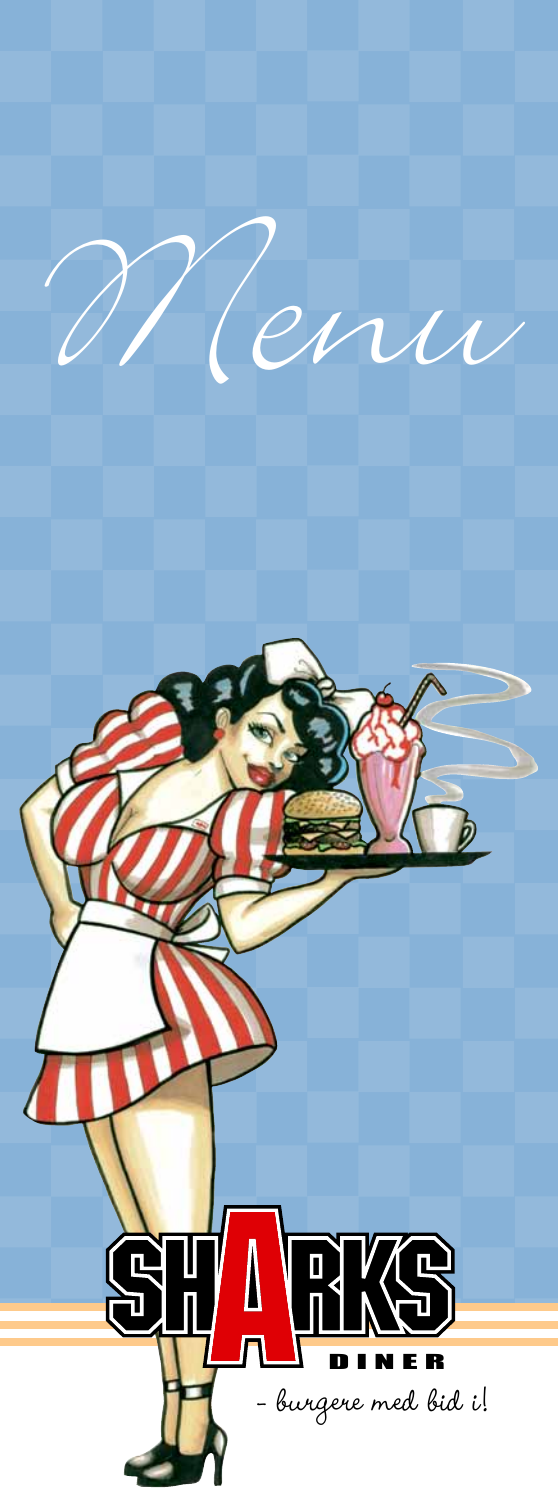#### **APPETIZERS**

| <b>Nachos:</b> w. cheese, guacamole, crème fraiche and tomato |        |
|---------------------------------------------------------------|--------|
| salsa. CHOOSE between chicken or jalapenos.                   | $85 -$ |
| <b>Chicken wings</b>                                          | $39 -$ |
| <b>Garlic Bread:</b> w. or without cheese.                    | $39 -$ |
| Sharing basket: two people. Onion rings, mozzarella           |        |
| sticks, chili cheese toppers, chicken sticks and curly fries. |        |
| W. fromage blanc, BBQ sauce and dip mayo.                     | $85 -$ |
|                                                               |        |

# **SANDWICH´S**

**Club sandwich:** toasted bread w. chicken, bacon, cheese, fried egg, coleslaw, salad, tomato & red onion. With fries. **99,- BLT:** Toasted bread w. salad, tomato, red onion, cheese, bacon and mayo. **60,-New York Deli:** Toasted bread w. filet of beef, mixed salad, port salut, tomato, pickles and mustard. With fries. **99,-**

# **MIXED SALAD'S**

**Chicken/Bacon:** Mixed salad, chicken, bacon, boiled egg, tomato, cucumber, croutons and dressing. **89,- Tuna:** Mixed salad, tunasalad, cucumber, boiled egg, red onion, tomato and dressing. **89,- Beef:** Mixed salad, filet of beef, tomatoes, red onions, feta cheese and dressing. **89,-**

### **STEAKS & BBQ SPARERIBS**

**Filet of Beef:** 300gr. steak, optional side order, mixed salad, herb butter. CHOOSE between pepper or whiskey -sauce. **189,- BBQ Spareribs:** Curly fries, coleslaw,mayonnaise og BBQ - sauce. **159,-**

### **OTHER OPTIONS**

**Kentucky Lunch Burger:** 100gr. beef, salad, tomatoes, red onion, w. or without cheddar. w. french fries. **89,- Chili Con Carne (spicy):** w. guacamole, cheese and crème fraiche. CHOOSE between rice or nachos. **99,- Hot Wings:** w. french fries, salad and BBQ sauce. **79,- French Fries. 45,-**

## **CHILDREN'S MENU**

**Children's Burger:** w. salad, tomatoes, cucumber and french fries. **89,- Chicken Sticks or sausages:** w. french fries. **50,-**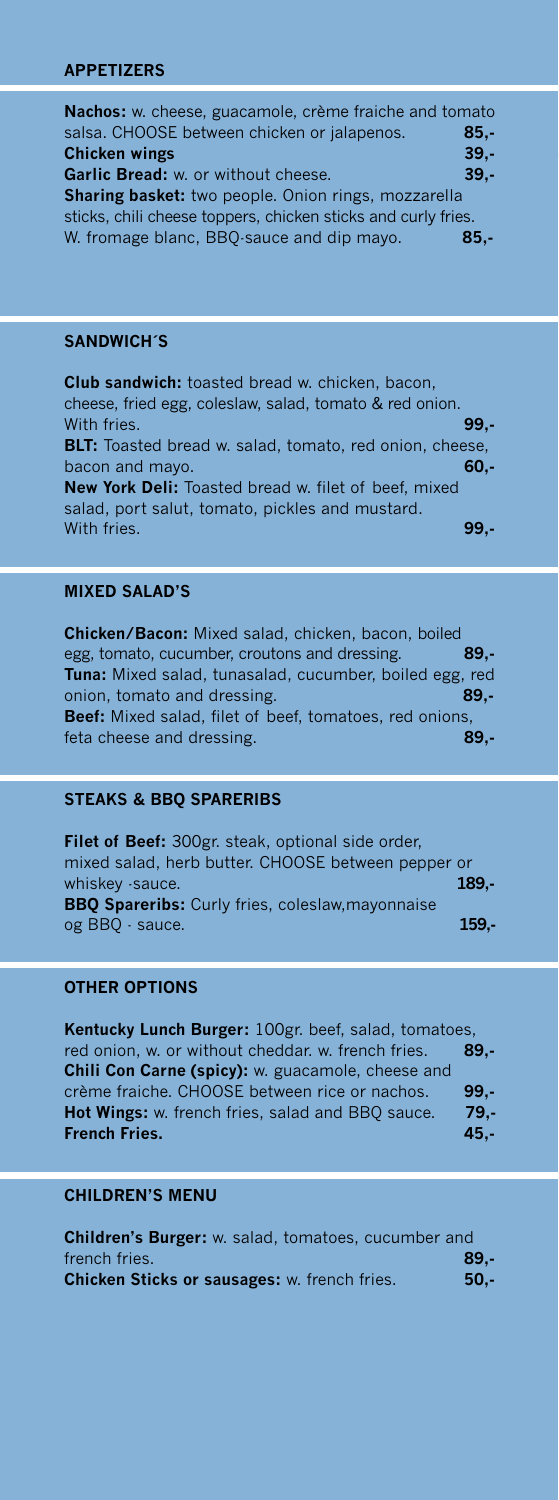## **1- CHOOSE YOUR FAVORITE BURGER**

- **1) L.A. Prime:** salad, tomato, red onion, cheddar, pickles, bacon and jalapenos. **129,-**
- **2) New York Hang Over:** Salad, tomato, red onion, cheddar, bacon, soft onions and fried egg. **139,-**
- **3) Chicago Blues:** Blue cheese, salad, red onion, pickles and bacon. **129,-**
- **4) Texas Burger:** Salad, red onion, cheddar, tomato salsa and guacamole. **129,-**
- **5) San Francisco Burger:** Rösti as top bun, herb butter, salad, red onion, pickles and baked mushrooms. **129,-**
- **6) Virginia Burger:** Salad, tomato, cucumber and baked peppers w. herbs. **129,-**
- **7) Sharks Cheese Burger:** Cheddar, port salut, salad, tomato, red onion and bacon **129,-**
- **8) Mexican Chiliburger:** Salad, cheddar, red onion, chili con carne, jalapenos, guacamole and crème fraiche. **139,-**
- **9) Dallas Double Burger:** 275gr. BBQ-marinated ''beef'', double cheddar, salad, tomato, red onion, bacon and coleslaw. **145,-**
- **10) Las Vegas All-in:** 400gr. of beef, salad, tomato, red onion, bacon, double cheddar and scrambled eggs. **169,-**
- **11) Burger of the month:** Look at the blackboard

### **2- CHOOSE YOUR "BEEF"**

| 1) | Rösti |
|----|-------|
|    |       |

- **2) Chicken**
- **3) Beef**
- **4) Filet of beef (+ 20,-)**

#### **3- CHOOSE YOUR DIP**

- **1) Dip mayonnaise**
- **2) Aioli**
- **3) Fromage blanc w. herbs**
- **4) Strong chili mayo**

# **4- CHOOSE YOUR ACCOMPANIMENTS**

- **1) Baked mash**
- **2) French fries**
- **3) Small roasted potatoes**
- **4) Mixed salad**